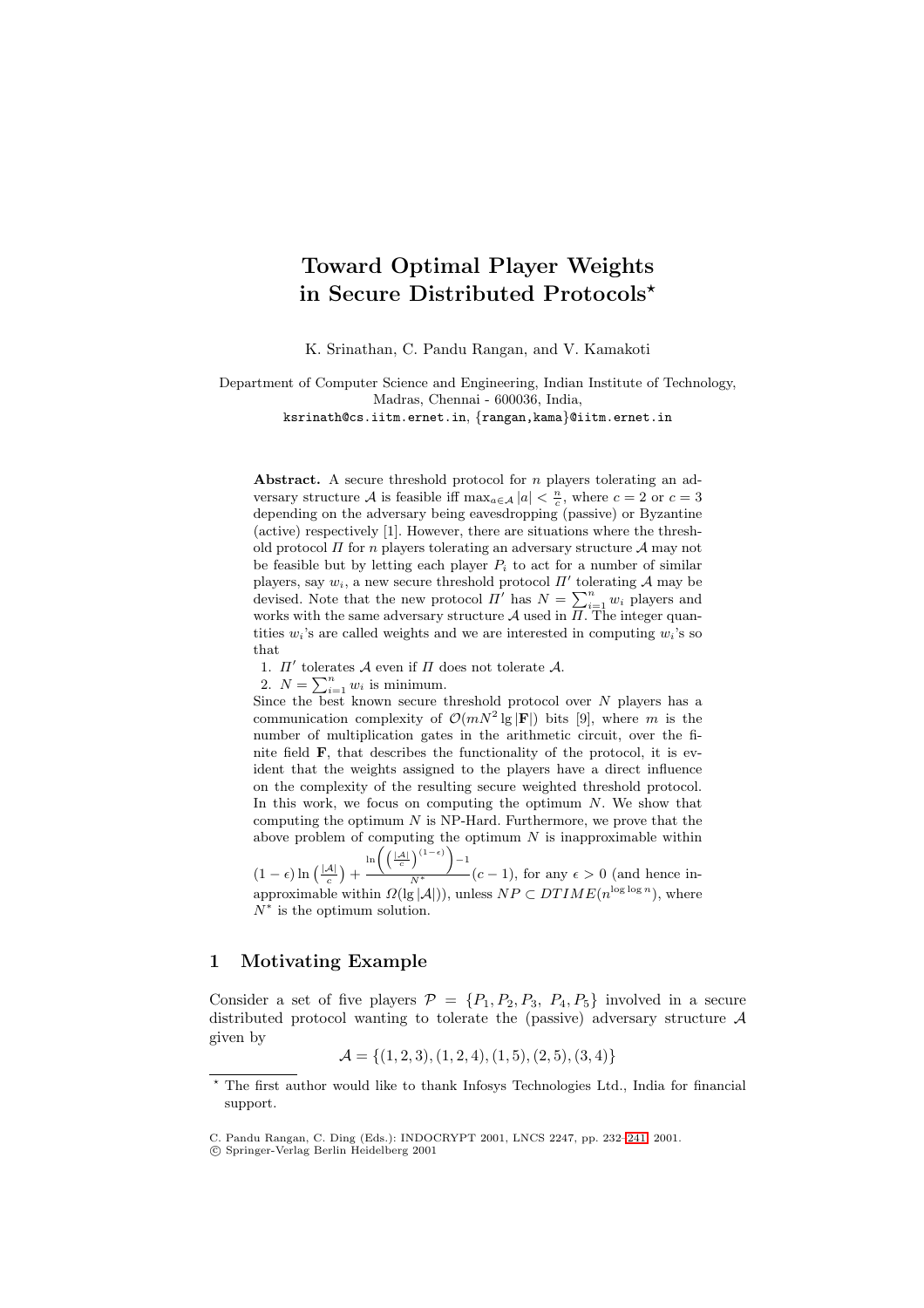From the results of  $[1]$ , it is clear that A cannot be tolerated by any threshold protocol. Nevertheless, the above adversary can be tolerated by a thresholdtype protocol among nine players where players  $P_1$ ,  $P_2$ ,  $P_3$ ,  $P_4$  and  $P_5$  act for one, one, two, two and three players respectively. This is indeed so because the corruption of any one set in the adversary structure leads to the corruption of at the most four out of the nine players which is tolerable[\[1\]](#page-9-0). In this example,  $n = 5, w_1 = w_2 = 1, w_3 = w_4 = 2, w_5 = 3, c = 2, N = \sum_{i=1}^{n} w_i = 9.$ 

## **2 Basic Definitions and Model**

#### **2.1 Secure Multiparty Computation**

Consider a fully connected synchronous network of n players (processors),  $\mathcal{P} =$  $\{P_1, P_2, \ldots, P_n\}$ , who do not trust each other. Nevertheless they want to compute some agreed function of their inputs in a secure way. Security here means maintaining correctness of the output while keeping the players' inputs as private as possible, even if some of the players are faulty. This task can be easily accomplished if there exists a trusted third party. But assuming the existence of such a trusted third party is quite unrealistic. The goal of secure multiparty computation is to transform a given protocol involving a trusted third party into a protocol without need for the trusted third party, by simulating the trusted third party among the *n* players.

The players' distrust in each other and in the underlying network is usually modeled via an *adversary* that has control over some of the players and communication channels. Many different adversary models have been considered, each modeling different problems, or addressing a different setting. These approaches can be classified according to a number of criteria that are briefly discussed below. Adversaries are classified according to their computational resources (limited (cryptographic) or unli mited (information theoretic)), their control over communication (secure, insecure, or unauthenticated channels), their control over corrupted players (eavesdropping (passive), fail-stop, or Byzantine (active)), their mobility (static, adaptive, or mobile) and their corruption capacity (threshold or non-threshold). In the information theoretic model one can distinguish between protocols with small (unconditional) or zero (perfect) failure probability.

In the information theoretic setting, [\[1\]](#page-9-0) gave a perfect protocol for the general secure multiparty computation problem in the synchronous secure channels model without broadcast and proved tight bounds on the number of corrupted players that can be tolerated.

**Theorem 1** ([\[1\]](#page-9-0)). For every  $n \geq 2$ , there exist Boolean functions f such that there is no synchronous  $\lceil \frac{n}{2} \rceil$ -secure protocol for n players that computes f. For every  $n \geq 3$ , there exist functions f such that no synchronous protocol for n players  $\lceil \frac{n}{3} \rceil$ -securely computes f, if Byzantine adversaries are allowed.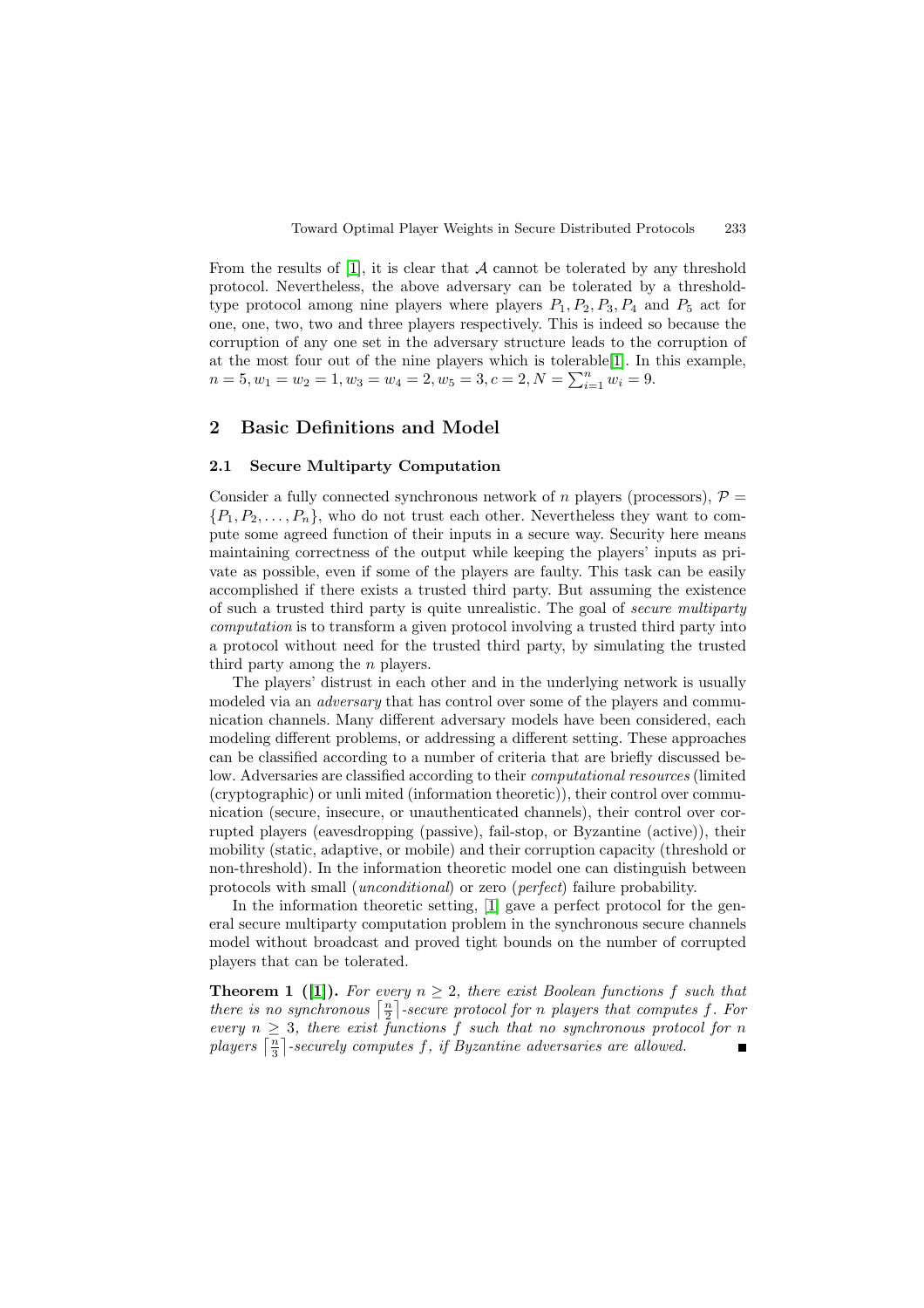#### **2.2 The Adversary Model**

In this section, we formally define the weighted threshold adversaries. We begin with a brief look at the *threshold* adversaries.

**Threshold Adversaries.** A threshold adversary, A, is a probabilistic strategy, that can *corrupt* up to  $t < n$  among the *n* players involved in the protocol. The corruption may be either active or passive, by which we mean the following:

- 1. Passive Corruption: The adversary in this case behaves like an eavesdropper; that is, the adversary can gather all the information present with the corrupted players and can also perform any arbitrary computation on these gathered data.
- 2. Active Corruption: The adversary here is also referred to as a Byzantine adversary. They can do all what an eavesdropping adversary can and in addition can also take complete control of the corrupted players and alter the behaviour of the corrupted players in an arbitrary and coordinated fashion.

**Tolerable Threshold Adversaries:** It is known that all the passive threshold adversaries such that  $t \leq \lfloor \frac{n-1}{2} \rfloor$  can be tolerated. That is, it is possible to construct multiparty computation protocols that are *secure* against such an adversary. By a security against an adversary  $A$ , we mean, whatever  $A$  does in the protocol, the same effect (on the output) could be achieved by an adversary (may be different from  $\mathcal A$  but similar to it in costs) in the ideal protocol (that assumes the existence of a trusted third party to whom all the inputs can be sent and outputs received). For more formal and "correct" definitions of security, we refer the readers to [\[2,6,10\]](#page-9-0). Similarly, in the case of active adversaries, we require that  $t \leq \lfloor \frac{n-1}{3} \rfloor$ .

**Generalized Adversaries.** In contrast to the threshold adversaries, [\[7,8\]](#page-9-0) introduced a more general adversary characterized by a monotone adversary structure which is a set of subsets of the player set, wherein the adversary may corrupt the players of one set in the structure. An adversary structure is said to satisfy the  $\mathcal{Q}^{(c)}$  property if no c sets in the adversary structure cover the full set of players. It is proved that in the passive model, every function can be computed securely with respect to a given adversary structure if and only if the adversary structure satisfies the  $\mathcal{Q}^{(2)}$  property. Similarly, in the active model, a secure computation of a function is possible if and only if the adversary structure satisfies the  $\mathcal{Q}^{(3)}$ property.

**Weighted Threshold Adversaries.** The weighted threshold adversaries are somewhere in between the threshold and the generalized adversaries. These adversaries are characterized by adversary structures that possess the following addition property so that they are tolerable: for each player  $P_i$ ,  $1 \leq i \leq n$ , there exists a non-negative weight  $w_i$ , such that the adversary structure is tolerated in a threshold-type protocol with  $N = \sum_{i:P_i \in \mathcal{P}} w_i$  players. Hereafter in the sequel,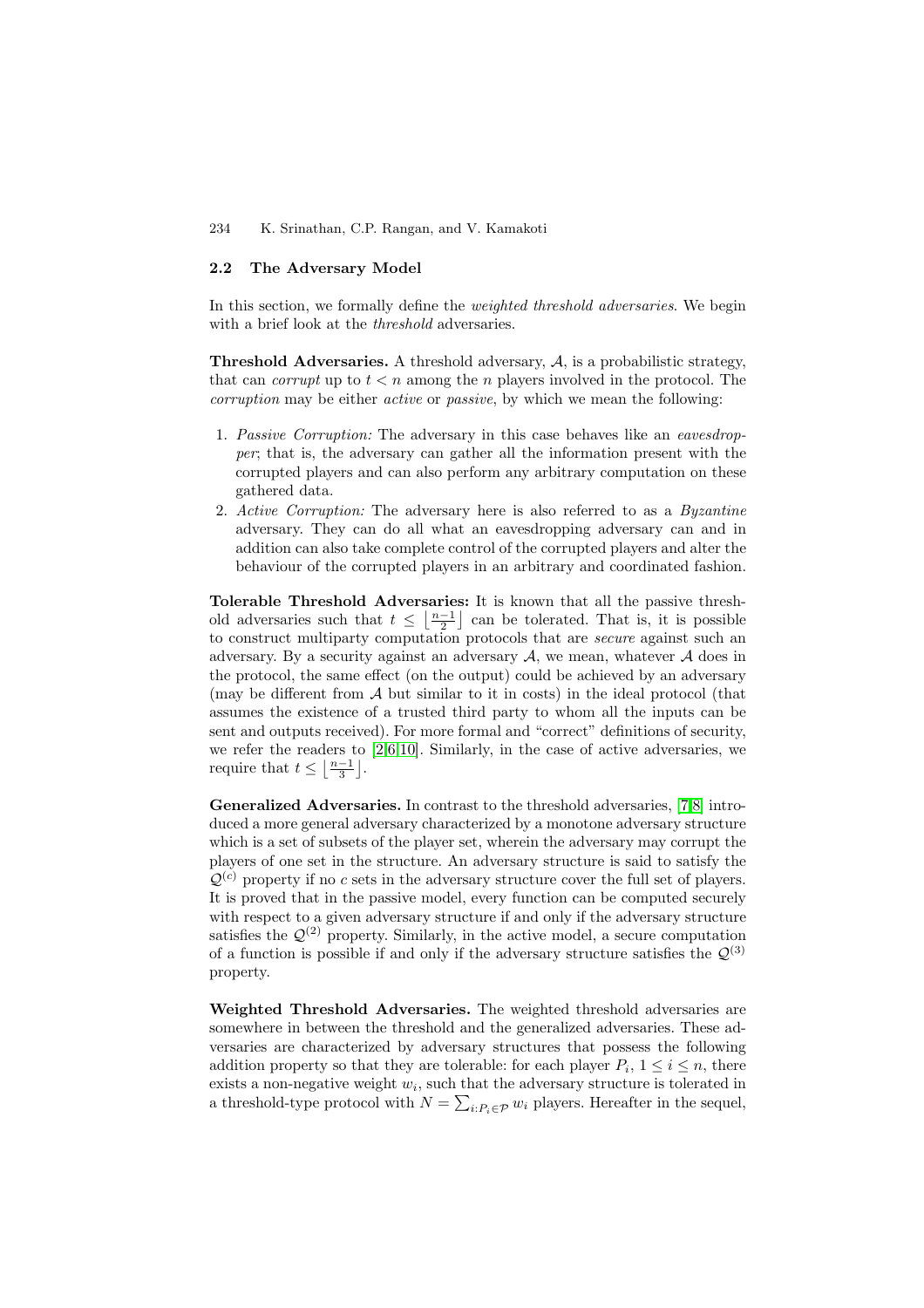<span id="page-3-0"></span>unless explicitly specified, we will use the term adversary structure to mean the  $maximal basis<sup>1</sup>$ .

In the weighted threshold adversary setting, one of the ways to improve the complexity of the resulting secure protocol is to assign weights to each of the players so that the adversary can be tolerated with the sum of the weights kept at a minimum, since, a larger sum of weights calls for larger number of secret shares (essentially of the same size) and hence an increase in the computation and communication complexities.

## **3 The Optimal Player Weights Problem**

In this section, we define the problem of assigning optimum weights to the players in a secure multiparty protocol tolerating weighted threshold adversaries.

**Definition 1 (Optimum Assignment of Player Weights(OAPW)).** Given the player set  $\mathcal{P} = \{P_1, P_2, \ldots, P_n\}$ , the adversary structure  $\mathcal{A} \subset 2^{\mathcal{P}}$ , and a constant  $c<sub>1</sub><sup>2</sup>$  a valid assignment of player weights (if it exists) is a function  $f: \mathcal{P} \to Z^+ \cup \{0\}$  such that for all sets  $z \in \mathcal{A}, \sum_{P_i \in z} f(P_i) < \frac{\sum_{\forall P_i \in \mathcal{P}} f(P_i)}{c}$ . valid assignment of player weights, f, is said to be an optimum assignment of player weights if there does not exist any valid assignment of player weights,  $f'$ , such that  $\sum_{\forall P_i \in \mathcal{P}} f'(P_i) < \sum_{\forall P_i \in \mathcal{P}} f(P_i)$ .

#### **Definition 2 (Decision Version of the OAPW problem).**

INSTANCE: A finite set  $P$ , a collection  $\mathcal A$  of subsets of  $P$ , a constant c, and a positive integer k.

QUESTION: Does there exist a valid assignment of player weights  $f: \mathcal{P} \to Z^+ \cup$ {0} such that  $\sum_{\forall P_i \in \mathcal{P}} f(P_i) > ck$  and for all sets  $z \in \mathcal{A}, \sum_{P_i \in z} f(P_i) \leq k$ ?

From the (refer Definition 2) constraint that for all sets  $z \in \mathcal{A}$ ,  $\sum_{\forall P_i \in z} f(P_i) \leq k$ , it is obvious that we can restrict the range of the function f to  $\{0, ..., k\}$ . We denote an instance to the OAPW problem by the ordered list  $\langle \mathcal{P}, \mathcal{A}, c, k, r \rangle$ , where  $f : \mathcal{P} \to \{0, ..., r\}$ , and the size of the solution to the above instance is  $ck + 1$ .

### **4 Hardness of the OAPW Problem**

**Definition 3 (Density Index Number of a Graph G).** : Given a simple undirected graph  $G = (V, E)$ , the c-Density Index Number of G is defined as

 $c\text{-}DIN(G) = min\left\{ck+1\middle|\right\}$ there exists  $V' \subseteq V, |V'| = ck+1$  such that there does **not** exist a vertex  $u \in V$  adjacent to  $\geq k+1$  vertices in V'.  $\mathcal{L}$ 

<sup>&</sup>lt;sup>1</sup> Given the adversary structure A, the maximal basis  $A_{basis} = \{z \in A | \; \mathit{\exists} z' \supset z, z' \}$ 

<sup>&</sup>lt;sup>2</sup> Note that  $c = 2$  if the adversary is passive and  $c = 3$  if the adversary is active.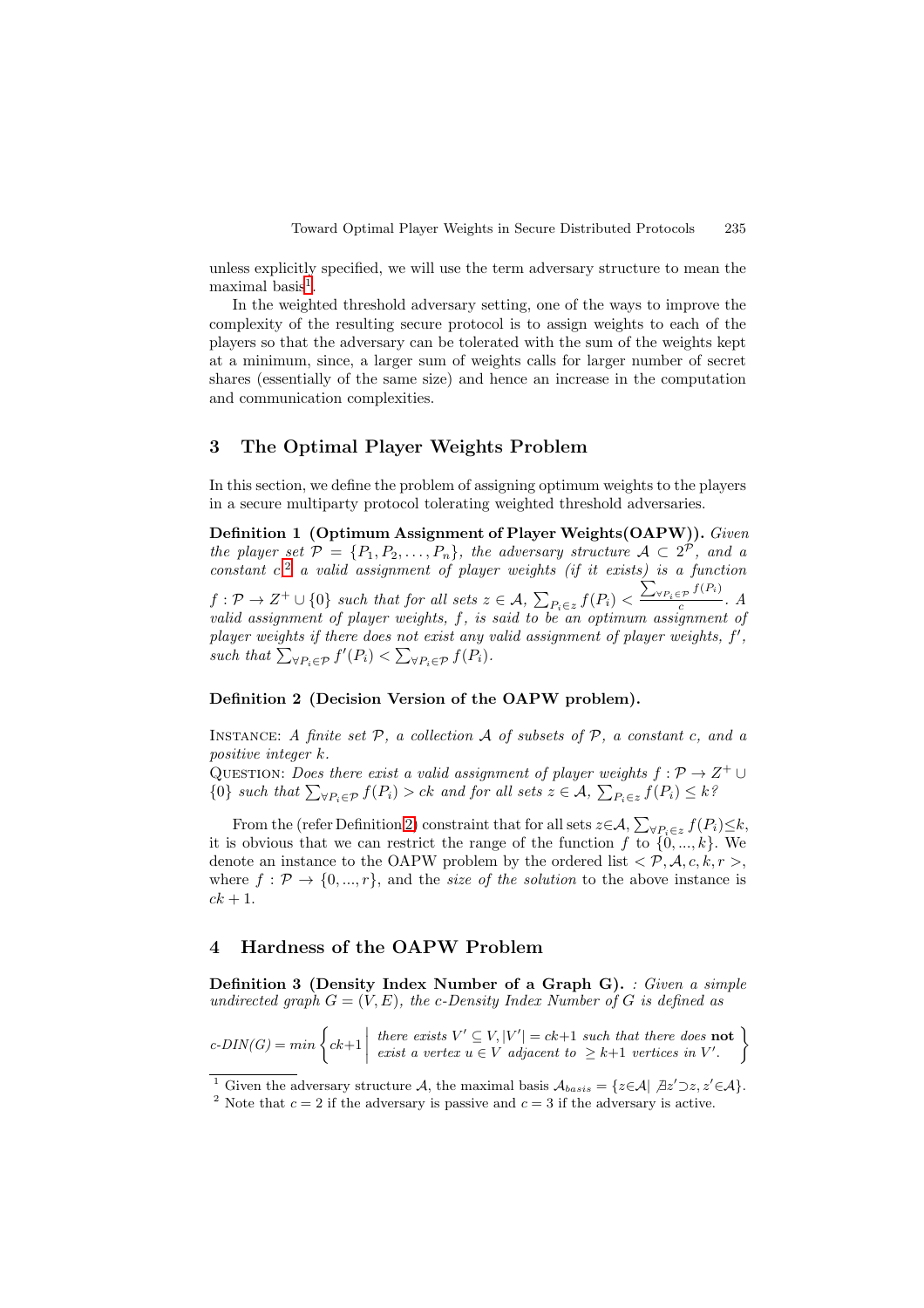<span id="page-4-0"></span>**Theorem 2.** Given a simple undirected graph  $G = (V, E)$ , the size of the minimum dominating set (MDS) of G is equal to 1-DIN( $G<sup>c</sup>$ ), where  $G<sup>c</sup>$  is the complement of G.

**Proof:** Let  $1$ -DIN( $G^c$ ) =  $k+1$  and  $V' \subseteq V$  be the subset satisfying the property as defined in Definition [3](#page-3-0) with  $|V'| = k + 1$ . From definition of 1-DIN we see that every vertex in V (and hence in  $V - V'$ ) in  $G<sup>c</sup>$  is not adjacent to at least one vertex in  $V'$ . This implies that in G, every vertex in  $V - V'$  is adjacent to at least one vertex in  $V'$ . Hence,  $V'$  is a dominating set of G. If  $V'$  is not the minimum dominating set, then let U be the minimum dominating set of G. Then,  $|U| \leq k$ and any vertex  $u \in V - U$  is adjacent to at least one vertex in U. Therefore in  $G<sup>c</sup>$ , any vertex  $u \in V-U$  is not adjacent to all the vertices in U. Also, since no vertex in  $U$  can be adjacent to all the vertices in  $U$  (due to the fact that a vertex cannot be adjacent to itself), the 1-DIN( $G<sup>c</sup>$ )=k which is a contradiction. Thus, the *minimum* constraint in the definition of 1-DIN implies that  $V'$  is indeed a  $MDS$  of  $G$ .

The fact that computing the size of a MDS of a graph is  $NP$ -complete [\[5\]](#page-9-0) and Theorem 2 imply the following theorem.

**Theorem 3.** Given a simple undirected graph  $G = (V, E)$ , computing 1-DIN(G) is NP-complete.

**Theorem 4.** c-DIN(G) for any fixed constant c, where  $G = (V, E)$  is a simple undirected graph, is NP-Hard.

**Proof:** We reduce the problem 1-DIN(G) to the problem c-DIN(G). Given an instance of the problem 1-DIN(G), construct  $G' = (V', E')$  containing c copies of  $G = (V, E); V' = V_1 \cup \cdots \cup V_c$  such that  $i \in V_j$  is relabelled  $\langle i, j \rangle$ . Similarly, E' containing c copies of  $E; E' = E_1 \cup \cdots \cup E_c$  such that for every pair of vertices  $(i, k) \in E_j$ , is relabelled  $(*i*, *j*>, *k*, *j*)$ . Solve the c-DIN problem on G'. By the Pigeonhole principle we see that, there exists a solution to  $c$ - $DIN(G')$ if and only if there exists a solution to the problem  $1-DIN(G)$ .  $\blacksquare$ 

**Theorem 5.** Problem OAPW is NP-Hard.

**Proof**: Given a simple undirected graph  $G = (V, E)$ , we suggest the following method for computing  $c$ -DIN(G). Without loss of generality let us assume that the vertices of G are numbered  $\{1,\ldots,n\}$ ,  $|V|=n$ . Let the set  $\mathcal{P}=V$ . Construct the set  $\mathcal{A} = \{V_1, \ldots, V_n\}$ , such that,  $V_i$  is a set containing all vertices adjacent to vertex i in G. Solve the problem OAPW with the sets  $P$  and  $\mathcal A$  as defined above. We now show that the function f does not exist for  $ck+1 < c$ -DIN(G)–c. Let us assume that f exists and let  $V' \subseteq P$  be the set of vertices that are assigned non-zero values by  $f$ .

**Case 1**: ( $|V'| \leq k+1$ ). From Definition [3](#page-3-0) (of c-DIN), there exist an  $a \in A$  such that  $V' \subseteq a$ . This implies that  $\sum_{i \in a} f(i) > k$ , a contradiction.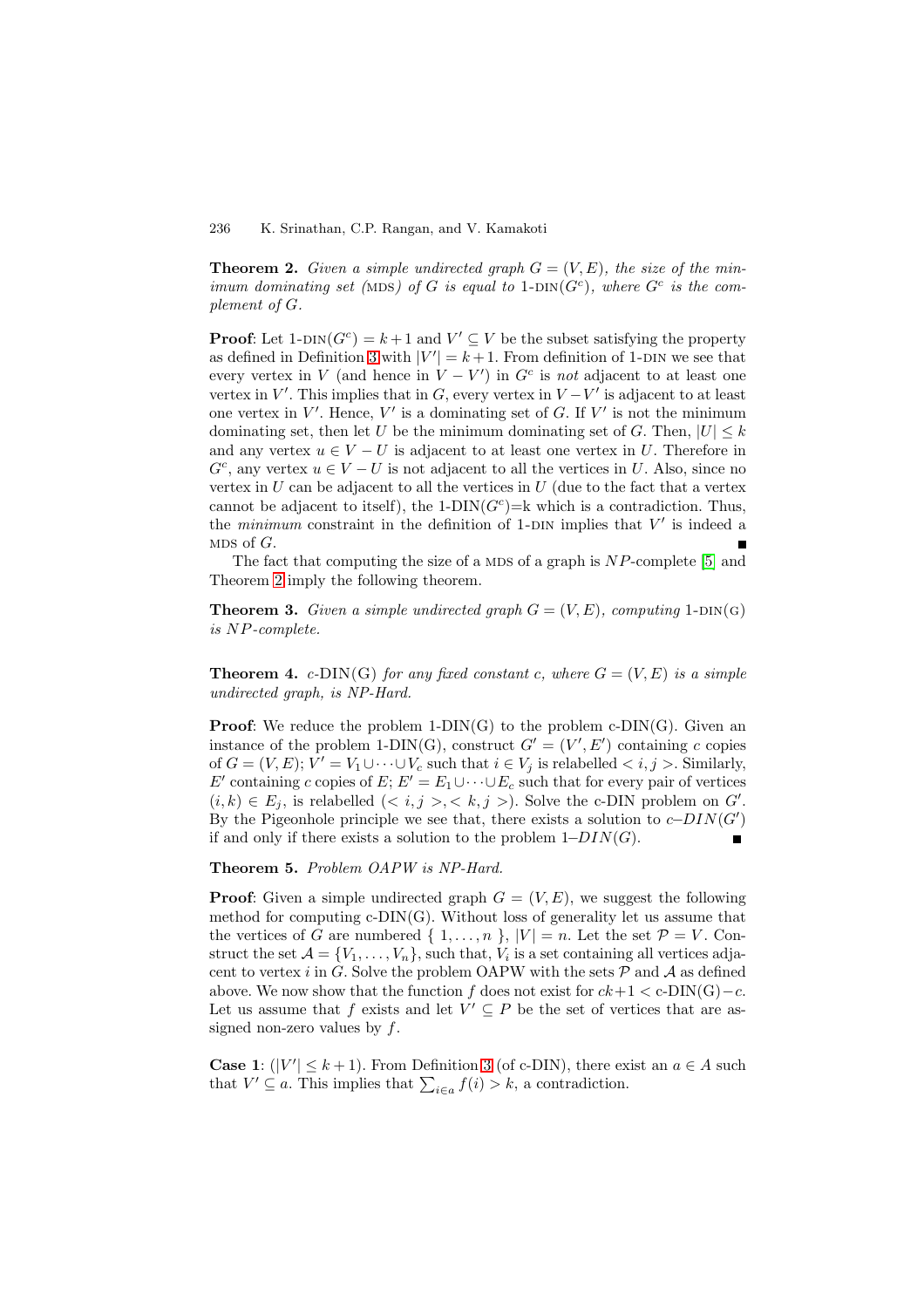<span id="page-5-0"></span>**Case 2**:  $(|V'| > k+1)$ . Consider a  $V'' \subseteq V'$ ,  $|V''| = k+1$ . From Definition [3](#page-3-0) (of c-DIN), there exist an  $a \in A$  such that  $V'' \subseteq a$ . This implies that  $\sum_{i \in a} f(i) > k$ , a contradiction.

For  $ck + 1 = c\text{-DIN}(G) - c$ , consider any  $V' \subseteq P$ ,  $|V'| = ck + 1$ . Assign  $f(i) \leftarrow 1, \forall i \in V'$  and  $f(i) \leftarrow 0, \forall i \notin V'$ . It is easy to see that f is a solution to the OAPW problem. The same concept can be extended to show that for  $ck + 1 > c$ -DIN(G)−c there exist a function f satisfying the constraints specified by the  $OAPW$  problem. Hence, given an algorithm for the  $OAPW$  problem that takes  $O(g(n))$  time, one can compute the c-DIN of a simple undirected graph G in  $O(g(n) \log n)$  time. Since c-DIN(G)  $\leq n$  it is enough to consider  $ck + 1 \leq n$ . The above discussion and Theorem [4](#page-4-0) imply the proof of this theorem. п

## **5 An Approximate Algorithm for the OAPW Problem**

In this section, we first reduce the  $OAPW(\mathcal{P}, \mathcal{A}, c, k, k)$  to  $OAPW(\mathcal{P}, \mathcal{A}, c, k, 1)$ . We then provide an (exponential) algorithm to solve the  $OAPW(\mathcal{P}, \mathcal{A}, c, k, 1)$ exactly followed by a (polynomial) approximate algorithm for the same. Finally, we design an approximate algorithm for  $OAPW(\mathcal{P}, \mathcal{A}, c, k, k)$  and analyse its performance.

**Theorem 6.** A solution to OAPW in which  $f : \mathcal{P} \to \{0, 1\}$  implies a solution to OAPW in which  $f: \mathcal{P} \to \{0, ..., k\}.$ 

**Proof:** Given an instance  $I = (\mathcal{P}, \mathcal{A}, c, k, k)$  of OAPW, construct an instance  $I' = (\mathcal{P}', \mathcal{A}, c, k, 1)$  in which  $\mathcal{P}'$  is k copies<sup>3</sup> of  $\mathcal{P}$ . Solving OAPW on I', each  $P_i \in \mathcal{P}$  would have been assigned at most k 1s (at most once in each copy of  $\mathcal{P}$ ). Computing  $f(i)$  to be the number of 1s assigned to  $P_i$  in  $\mathcal{P}'$ , gives a solution for the OAPW on  $I$ .

# 5.1 Solving  $OAPW(P, \mathcal{A}, c, k, 1)$

**Exact Solution** Given the instance  $I = (\mathcal{P}, \mathcal{A}, c, k, 1)$  of the OAPW problem, construct a bipartite graph  $G = (X, Y, E_q)$  with  $X = \mathcal{P}, Y = \mathcal{A}$ . Add  $(x, y)$  to  $E_g$  if and only if  $x \in X$ ,  $y \in Y$ , and  $x \in y$  (that is, the player x is present in the set y). Now, the problem of  $OAPW(\mathcal{P}, \mathcal{A}, c, k, 1)$  stated graph theoretically is to find  $ck + 1$  vertices in X such that the degree of each vertex  $y \in Y$  in the subgraph induced by these  $ck + 1$  vertices union Y on G is  $\leq k$ .

Consider the bipartite graph  $H = (X, Y, E_h)$  where  $E_h = \{(x, y) | x \in X, y \in$  $Y,(x,y) \notin E_g$ . The  $OAPW(\mathcal{P}, \mathcal{A}, c, k, 1)$  problem can now be rephrased as to find  $ck + 1$  vertices in X such that the degree of each vertex  $y \in Y$  in the subgraph induced by these  $ck + 1$  vertices union Y on H is at least  $(c - 1)k + 1$ .

From the bipartite graph  $H = (X, Y, E_h)$ , we construct the following instance of a set multi-cover problem that solves the  $OAPW(\mathcal{P}, \mathcal{A}, c, k, 1)$  problem: Let

<sup>&</sup>lt;sup>3</sup> Since the search space of k is bounded by a polynomial in  $(|\mathcal{P}| + |\mathcal{A}|)$ , the given construction is feasible.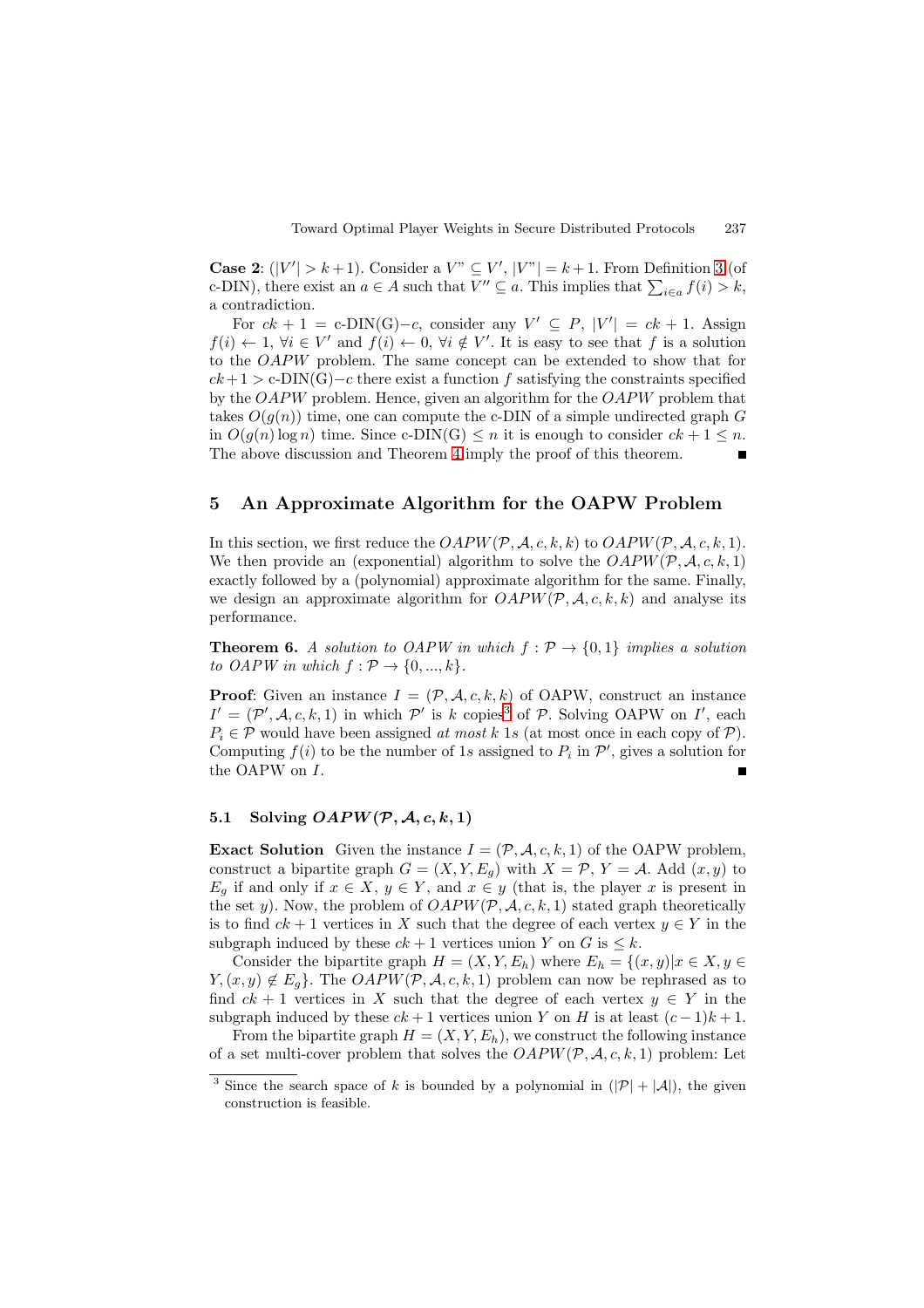#### **Algorithm for**  $OAPW(\mathcal{P}, \mathcal{A}, c, k, 1)$

- <span id="page-6-0"></span>1. Given the instance  $I_{oanw} = (\mathcal{P}, \mathcal{A}, c, k, 1)$  of the OAPW problem, construct the instance  $I_{smc} = (U, \mathcal{F}, (c-1)k+1, ck+1)$  of the set multi-cover problem as illustrated in Subsection [5.1.](#page-5-0)
- 2. Solve the instance  $I_{smc}$  using the approximate set multi-cover algorithm of [\[3\]](#page-9-0), which is a natural extension to the greedy approximate algorithm for the set cover problem.
- 3. The solution to the instance  $I_{smc}$  (if it exists) gives rise to the set of vertices in X (i.e. the set of players in  $\mathcal{P}$ ) that are to be given the weight 1. The rest of the players are given the weight 0.
- 4. If the instance  $I_{smc}$  has no solution then the instance  $I_{oapw}$  has no solution as well.

**Fig. 1.** The Approximate Algorithm for  $OAPW(\mathcal{P}, \mathcal{A}, c, k, 1)$ 

the set  $U = Y$  and the family of subsets of U be  $\mathcal{F} = \{X_i | i = 1, 2, \ldots, |X|\},\$ where  $X_i$  denotes the set of all elements in Y that are adjacent to the  $i^{th}$  element in X in the bipartite graph H. The decision version of the  $OAPW(\mathcal{P}, \mathcal{A}, c, k, 1)$ problem now reads as follows: *Does there exist*  $ck + 1$  or less number of sets from F such that their union covers each element of U at least  $(c-1)k+1$  times?

The above problem can be solved using the solution to the set multi-cover problem which is as follows.

#### **Definition 4 (Set Multi-Cover Problem).**

INSTANCE: A set U, a family  $\mathcal F$  of set of subsets of U, positive integers m and k.

QUESTION: Does there exist  $\leq k$  sets from F such that they together cover each element of U at least m times?

Thus, based on the (exponential) algorithm of finding the minimum set multicover, we now have an (exponential) algorithm to solve the  $OAPW(\mathcal{P}, \mathcal{A}, c, k, 1)$ problem.

**Approximating**  $OAPW(\mathcal{P}, \mathcal{A}, c, k, 1)$ . We proceed by "replacing" the exponential algorithm of finding the minimum set multi-cover by its corresponding approximate greedy algorithm as proposed by [\[3\]](#page-9-0). Thus, the resulting approximate algorithm for  $OAPW(\mathcal{P}, \mathcal{A}, c, k, 1)$  is as given in Fig. 1.

**Theorem 7.** The algorithm presented in Fig. 1 runs in time polynomial in the size of the input and correctly solves the  $OAPW(\mathcal{P}, \mathcal{A}, c, k, 1)$  problem.

**Proof:** Since each of the four steps in the algorithm runs in time polynomial in  $(|\mathcal{P}| + |\mathcal{A}|)$ , it is evident that the overall algorithm runs in time polynomial in the input size.

From the construction of Subsection [5.1,](#page-5-0) it is clear that a solution to the instance  $I_{oapw}$  exists if and only if the instance  $I_{smc}$  has a solution. We now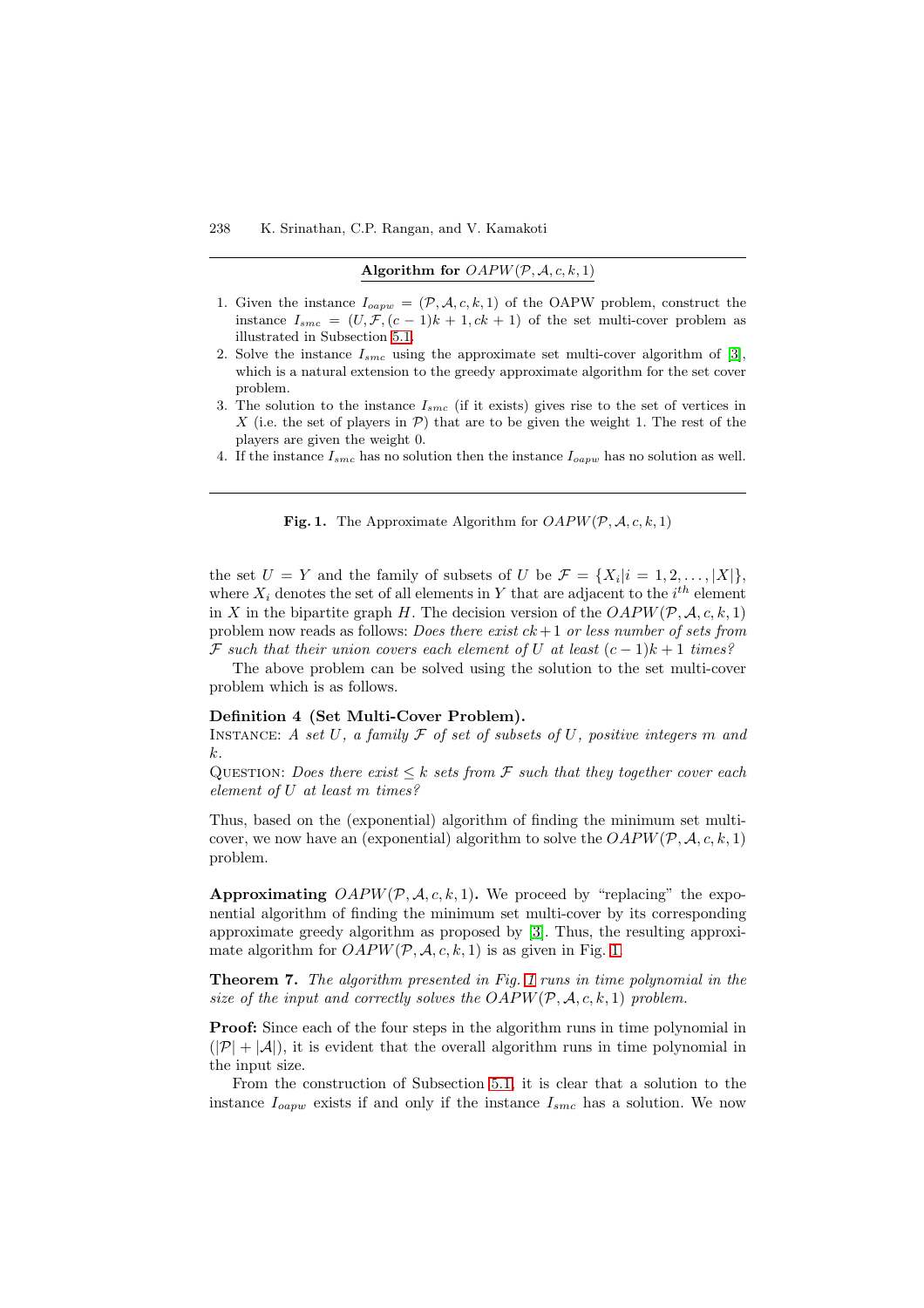<span id="page-7-0"></span>show that every solution to the instance  $I_{smc}$  leads to a solution to the instance  $I_{oanw}$ , thereby proving the theorem.

Let  $(X_{i_1}, X_{i_2}, \ldots, X_{i_{ck+1}}), X_j \in \mathcal{F}$  be a set multi-cover of U such that their union covers U at least  $(c-1)k+1$  times. We stress that the value of k here may be much larger than what the minimum set multi-cover requires it to be. From this (approximate) set multi-cover, we obtain the corresponding vertices in X that along with the vertices in Y induce a subgraph  $H_{sub}$  on H such that each vertex in Y in  $H_{sub}$  has a degree of at least  $(c-1)k+1$ . Therefore, since  $E_h$  and  $E_g$  compliment each other, there exist  $ck+1$  vertices in X such that the degree of every vertex in Y is bounded by  $\leq k$  in the subgraph  $G_{sub}$  induced by the  $ck + 1$  vertices of X along with Y on G: thus providing a solution to the instance  $I_{oapw}$ .

**Corollary 1.** The approximate algorithm for  $OAPW(\mathcal{P}, \mathcal{A}, c, k, k)$  (see Fig. 2) follows from the Theorems [6](#page-5-0) and [7.](#page-6-0)

# **6 Inapproximability Results regarding the OAPW Problem**

We begin with the known inapproximablity result of the set cover problem.

**Theorem 8 ([\[4\]](#page-9-0)).** The minimum set cover problem with the instance  $(U, \mathcal{F})$  is inapproximable within  $(1-\epsilon)$  ln |U| for any  $\epsilon > 0$ , unless  $NP \subset DTIME(n^{\log \log n})$ .

Using the above result, we show that the  $OAPW(\mathcal{P}, \mathcal{A}, c, k, k)$  problem is inapproximable within  $\Omega(\lg |\mathcal{A}|)$  unless  $NP \subset DTIME(n^{\log \log n})$ .

**Theorem 9.** The problem of computing the optimum player weights is inapproximable within  $(1 - \epsilon) \ln \left( \frac{|\mathcal{A}|}{c} \right) +$  $\ln\left(\left(\frac{|\mathcal{A}|}{c}\right)^{(1-\epsilon)}\right)-1$  $\frac{y}{N^*}$  (c-1), for any  $\epsilon > 0$  (and hence inapproximable within  $\Omega(\lg |\mathcal{A}|))$ , unless  $NP \subset DTIME(n^{\log \log n})$ , where  $N^*$  denotes the sum of the optimum player weights, and  $c = 2$  for eavesdropping adversary and  $c = 3$  if the adversary is Byzantine.

#### **Algorithm for**  $OAPW(\mathcal{P}, \mathcal{A}, c, k, k)$

- 1. Given the instance  $I_k = (\mathcal{P}, \mathcal{A}, c, k, k)$  of the OAPW problem, construct the instance  $I_1 = (\mathcal{P}^{(k)}, \mathcal{A}, c, k, 1)$  of the OAPW problem as illustrated in the proof of Theorem [6.](#page-5-0)
- 2. Solve the instance  $I_1$  using the approximate algorithm given in Fig. [1.](#page-6-0)

**Fig. 2.** The Approximate Algorithm for  $OAPW(\mathcal{P}, \mathcal{A}, c, k, k)$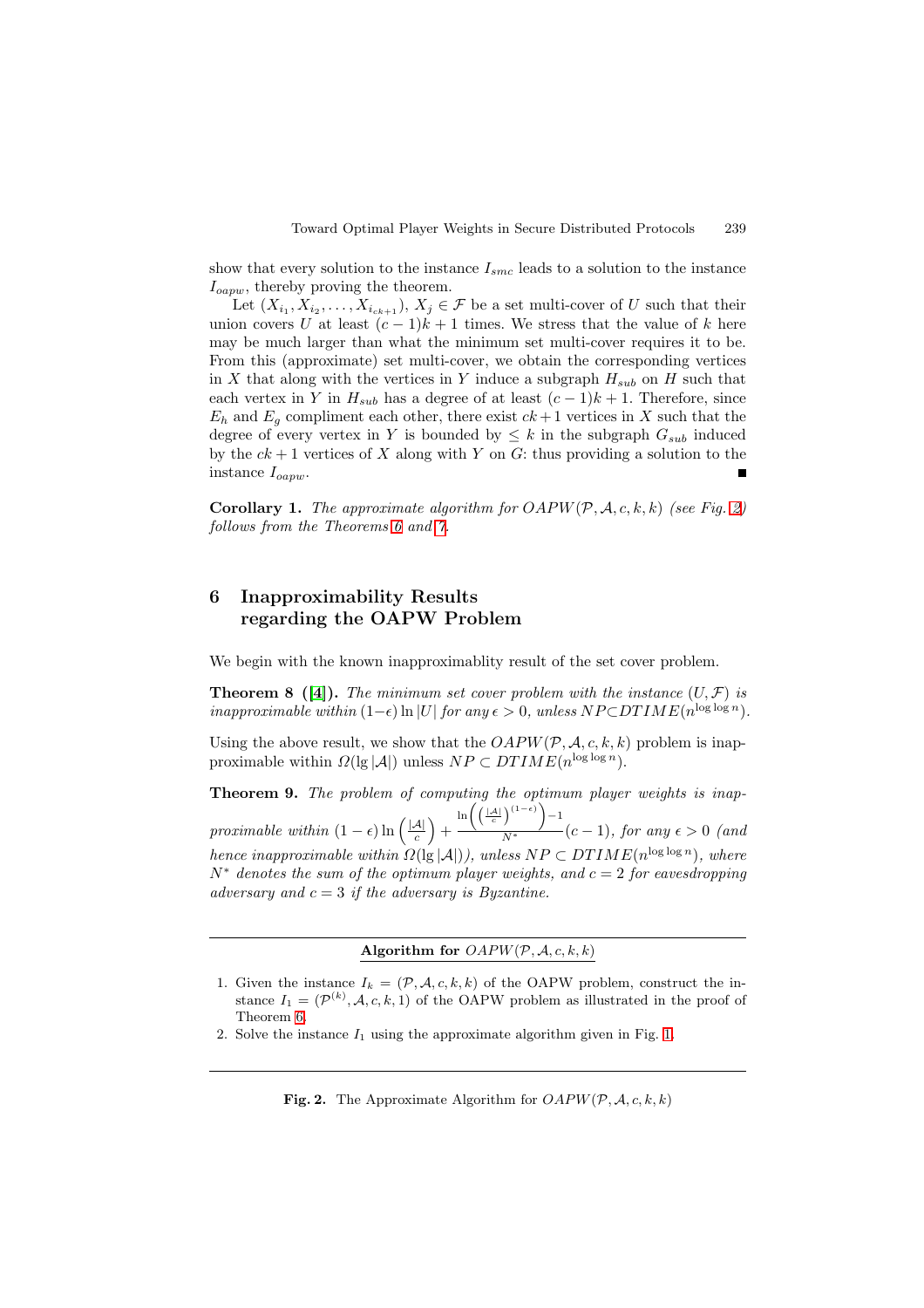**Proof:** Given a set  $\mathcal U$  and a set  $\mathcal F$  containing subsets of  $\mathcal U$ , the *Set Cover problem* is to find the minimum number of sets of  $\mathcal F$  that covers  $\mathcal U$ . We show that the Set Cover problem could be solved using an algorithm for the *OAPW* problem. Given U and F, construct the instance  $OAPW(\mathcal{P}, \mathcal{A}, c, k, k)$  as follows:

- 1. Construct a bipartite graph  $H = (X, Y, E)$  such that  $X = \mathcal{F}$  and  $Y = \mathcal{U}$ and  $(x, y) \in E$  if and only if  $x \in X, y \in Y$  and  $y \notin x$ .
- 2. Let  $U = \{u_1, u_2, \dots u_{|\mathcal{U}|}\}\)$ . Construct the set  $\mathcal{A}'$  of  $|\mathcal{U}|$  elements, such that the  $i^{th}$  element of  $\mathcal{A}'$ , is the set of elements in X that are adjacent to  $u_i$  in H. Let  $\mathcal{P}'=X$ .
- 3. Let P be c copies of  $\mathcal{P}'$  and A be c copies of  $\mathcal{A}'$ .

From the Theorems [2](#page-4-0) and [4,](#page-4-0) it is straightforward to observe that a solution to the instance  $OAPW(\mathcal{P}, \mathcal{A}, c, k, k)$  gives a set cover of size  $k+1$ , and we minimize k to get the Minimum Set Cover.

Let  $N^* = ck^*+1$  be the size of the optimal solution to  $OAPW(\mathcal{P}, \mathcal{A}, c, k^*, k^*)$ and let  $N = ck + 1$  be the size of the solution yielded by our algorithm. This implies that the minimum set cover is of size  $k^* + 1$  and the solution got by application of our algorithm is a set cover of size  $k + 1$ .

From Theorem [8](#page-7-0) we see that,

$$
k+1 > (k^*+1)R
$$

where  $R = (1 - \epsilon) \ln \frac{|\mathcal{A}|}{c}$ .

Note that  $|\mathcal{U}| = \frac{|\mathcal{A}|}{c}$ . Therefore we get,

$$
\frac{N-1+c}{c} > \frac{N^*-1+c}{c}R,
$$

and thus,

$$
\frac{N}{N^*} > R + \frac{(R-1)(c-1)}{N^*}
$$

 $\blacksquare$ 

Hence the proof.

## **7 Conclusion**

The bottleneck in secure distributed protocols is, in general, the communication/round complexity rather than the computation complexity. In the weighted threshold adversary setting, the communication complexity of the (resulting) protocol can be improved by two (independent) methods, viz., optimizing the players' weights, and developing/adapting the techniques of the threshold setting to the weighted threshold setting. In this work, we studied the former method and examined its complexity. We also presented an approximation algorithm for the Optimal Assignment of Player Weights  $(OAPW)$  problem and proved an inapproximability bound using the well-known set cover problem. Analyzing the quality of approximation is left open and is attempted in the full version of this paper.